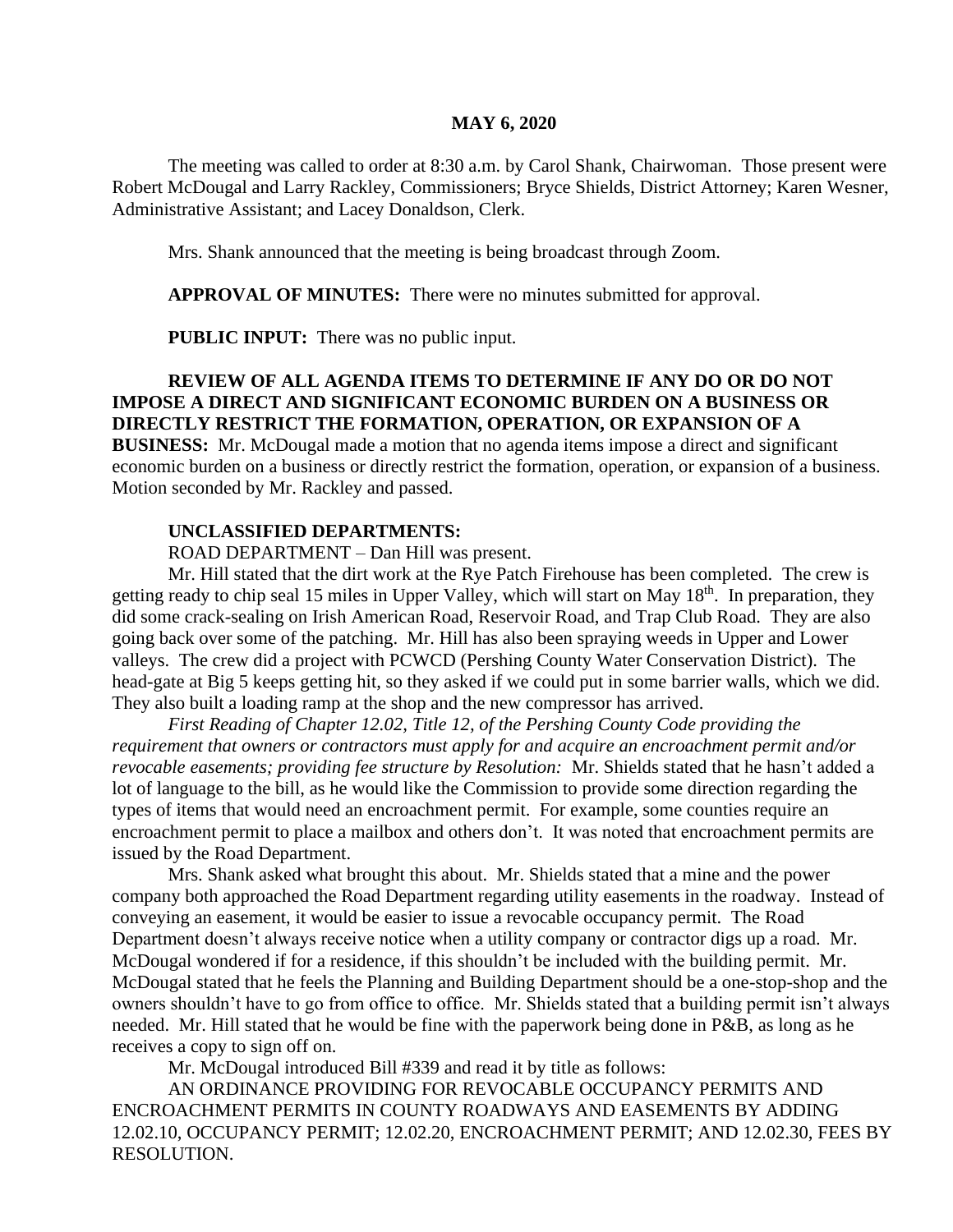*Approval to set a speed limit on Landfill Road; a reduction of speed at the intersection of Westfall and Derby; and setting a speed limit on the paved portion of Westfall:* Mr. Hill stated that there is only one posted speed limit sign on Westfall. It says 45. Mr. Hill has spoken to the Sheriff and would like to increase the speed limit to 55, with the gravel section staying 45.

Mr. Rackley made a motion to approve increasing the speed limit on the majority of Westfall to 55 mph to the end of the pavement and then a warning sign and advisory speed limit of 45 mph. Motion seconded by Mr. McDougal and passed.

Regarding the Landfill Road, Mr. Hill stated that at the last house on Arobio, the speed limit is 55 mph, which is also the last posted sign. That is too fast for the Landfill Road. He recommended posting it at 35 mph.

Mr. McDougal made a motion to reduce the speed limit on the Landfill Road to 45 mph until the curve and then reduce it to 35 mph. Motion seconded by Mr. Rackley and passed.

Mr. Shields stated that Resolutions are needed for the speed limit changes. He will prepare them and have the Board Chair sign.

Mr. McDougal made a motion to approve Resolution #20-0504 for the two speed limit changes as presented and written by DA Shields. Motion seconded by Mr. Rackley and passed.

*Approval of Road Maintenance Agreement with Coeur Rochester Mining Company:* Mr. Shields spoke about the Road Agreement.

Mr. Rackley made a motion to approve the Road Maintenance Agreement with Coeur Rochester Mining Company as presented. Motion seconded by Mr. McDougal and passed.

Mr. Shields stated that there are other entities that should be under a Road Maintenance Agreement, but have been hard to work with. He will get the information to the Board outside of the meeting.

**BID AWARD:** PERSHING COUNTY LANDFILL BLASTING AND DRILLING PROJECT – One bid was received from California Precision Blasting in the amount of \$2.38 per yard. The bid was opened May 5, 2020 at 9:00 a.m. Mr. Hill stated that it is approximately \$1,600 over budget.

Mr. Rackley made a motion to award the Landfill Blasting and Drilling Project to California Precision Blasting at a cost of \$2.38 per yard. Motion seconded by Mr. McDougal and passed.

### **UNCLASSIFIED DEPARTMENTS, CONT.D:**

LANDFILL & RECYCLING – Dan Hill was present.

Mr. Hill stated that they have been battling the wind. Clayton Randolph has given his two weeks notice. Mr. Hill did ask Mr. Randolph if he would be willing to stay an additional week to get through the chip seal project and he agreed. Advertising and hiring to fill the position will be put on the next agenda for approval. Mr. Rackley stated that the Recycling Center will reopen this Friday.

SENIOR CENTER / VOLUNTEER COORDINATOR – Mr. Rackley met with the new Director and she is in the process of moving to Lovelock. Her first day will be Monday, May  $11<sup>th</sup>$ .

BUILDINGS AND GROUNDS – *Show N Shine annual event, Request to leave an open date for the event in the Courthouse Park:* Mr. McDougal made a motion to approve the request from the Show N Shine group to leave an open date for their event in the Courthouse Park. Motion seconded by Mr. Rackley and passed.

Mr. McDougal wanted to make sure if someone else already booked the park for that day, they wouldn't be bumped. That is understood.

COMMUNITY CENTER – Dixie McKay submitted a written report. Mrs. Shank asked if the Board should get a quote from Stanley Steamer, or someone, to come in and disinfect the Center prior to its reopening. Mr. McDougal doesn't feel it is necessary as no one has used the building for over a month.

COOPERATIVE EXTENSION – A written report was received and read by Mr. McDougal.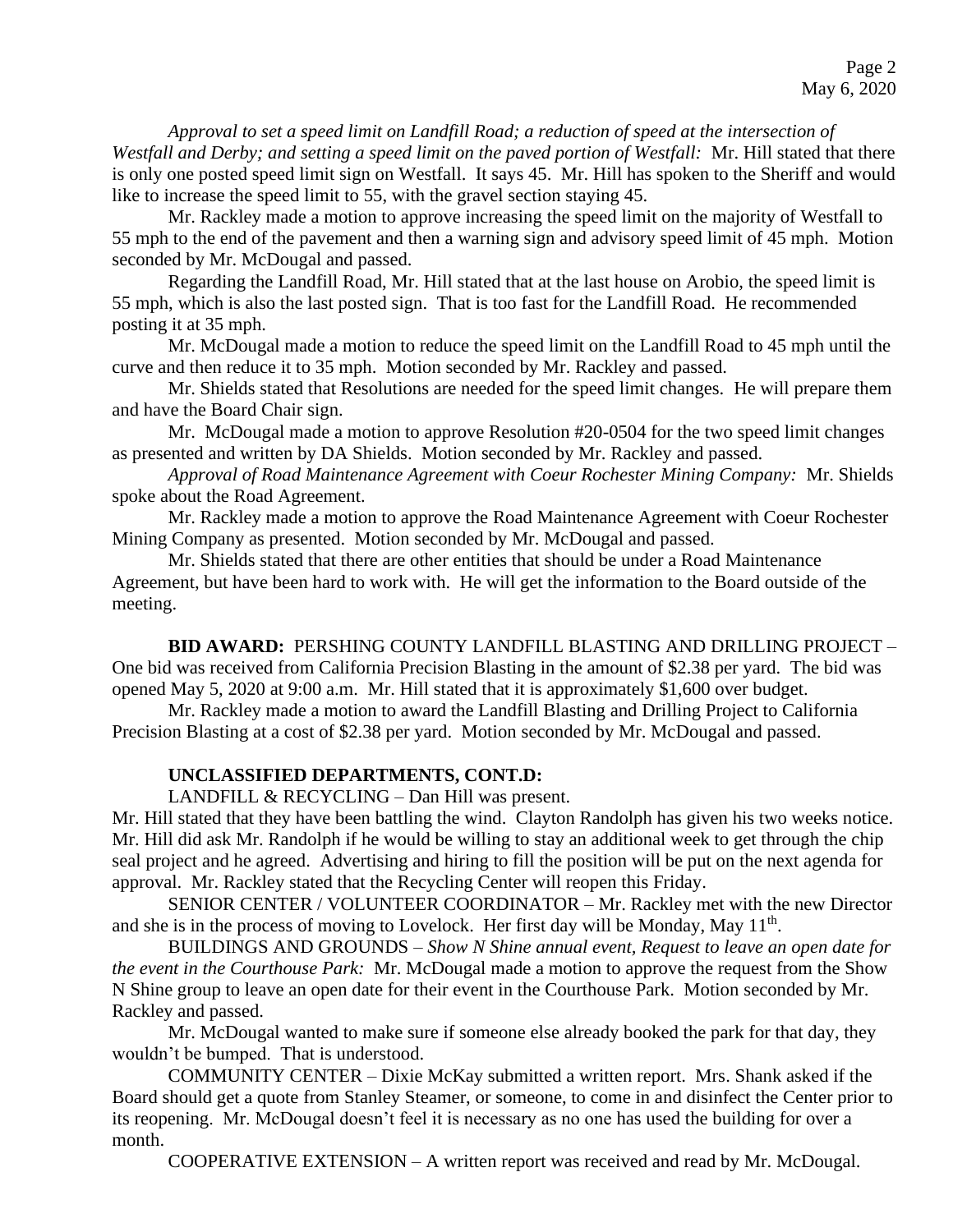IT DEPARTMENT – Justin Abbott was present.

Mr. Abbott stated that department activities have revolved around those working from home and supporting Zoom meetings for various departments.

Mrs. Shank asked how all the conversions are going. Mr. Abbott stated that it is mainly on the departments now. Mrs. Shank also spoke about the new software for the Cemetery.

EMERGENCY MANAGEMENT / LEPC – Mr. Rackley had a text from Sean Burke, who is working on setting up a community testing plan. The EMPG (Emergency Management Planning Grant) grant was approved. Mr. Burke also thought a County Facebook page was a good idea.

*Approval of EMPG-S FFY2020 Grant in the amount of \$6,800.00:* Mr. Rackley made a motion to approve the EMPG-S FFY2020 grant in the amount of \$6,800.00. Motion seconded by Mr. McDougal and passed.

ECONOMIC DEVELOPMENT – Heidi Lusby-Angvick was present though Zoom.

*Request to send out RFI (Request for Information) for Broadband Expansion opportunities in the region (Pershing, Humboldt, Lander) per recommendation to the Governor's Office of Science, Information, and Technology (OSIT):* Mrs. Lusby-Angvick stated that she received a call from JoJo Meyers asking if Mrs. Lusby-Angvick would be the point of contact. Mrs. Lusby-Angvick does not have a problem being the point of contact; however, the City and County never agreed to go out for RFI. The City still has some concerns regarding the content of the document. Mr. McDougal felt the City did the right thing by not taking action. If we receive additional information and the RFI is updated to include our concerns, then it can be discussed. Mr. Abbott also stated that there was never an official cooperation between Pershing, Lander and Humboldt counties to work together. It was just an effort to get things moving forward.

PUBLIC DEFENDER – Mr. Cochran submitted a written report.

### **ELECTED DEPARTMENTS:**

LACEY DONALDSON, CLERK-TREASURER – Mrs. Donaldson reported that the Primary Election ballots hit voters' mailboxes on Saturday and the office is already receiving voted ballots back. All staff is back to regular schedules, but the office door is still locked. Mrs. Donaldson also gave the Board a copy of the Delinquent Tax Notice Affidavit. Delinquent tax notices were mailed for 1,223 parcels. Mrs. Donaldson stated that more notices were mailed out this year than normal. Due to the software conversion they were unable to send courtesy letters at the end of January.

RENE CHILDS, RECORDER-AUDITOR – Mrs. Childs gave the Board the monthly fund balance report. Mrs. Shank asked if all departments submitted their amended budgets reflecting a 10% budget cut. Mrs. Childs stated that she has received amendments from most of the departments, but not timely. Mrs. Childs gave the Board the updated budget sheets. Mrs. Shank stated that she feels that an item needs to be put on the next agenda to re-open negotiations to freeze salaries if necessary. Mrs. Childs gave the Board an estimate of the savings if salaries were frozen.

Mrs. Childs stated that she is also very concerned about the Road Fund. She spoke with Mr. Hill and he is worried that Gas Tax revenues will decrease as well. Mr. McDougal asked about the new Diesel Tax. Mr. Shields stated that it has taken effect; however, Mrs. Childs stated that revenue will go into the Regional Transportation Fund. Mrs. Childs suggested putting an item on the next agenda to approve any inter-fund transfers that may be needed.

Mr. McDougal stated that the County has very little debt and wondered if a loan would be prudent.

LAUREEN BASSO-CERINI, ASSESSOR – An email was received from Ms. Basso-Cerini reporting that DMV will not be opening this week.

BRYCE SHIELDS, DISTRICT ATTORNEY – *Acceptance / Renewal of contract with Kyle Swanson, Esquire, for first tier conflict counsel services and a cost of living increase:* Mr. Shields stated that with the law change regarding jury trials for domestic offenses, Mr. Swanson may see an increase in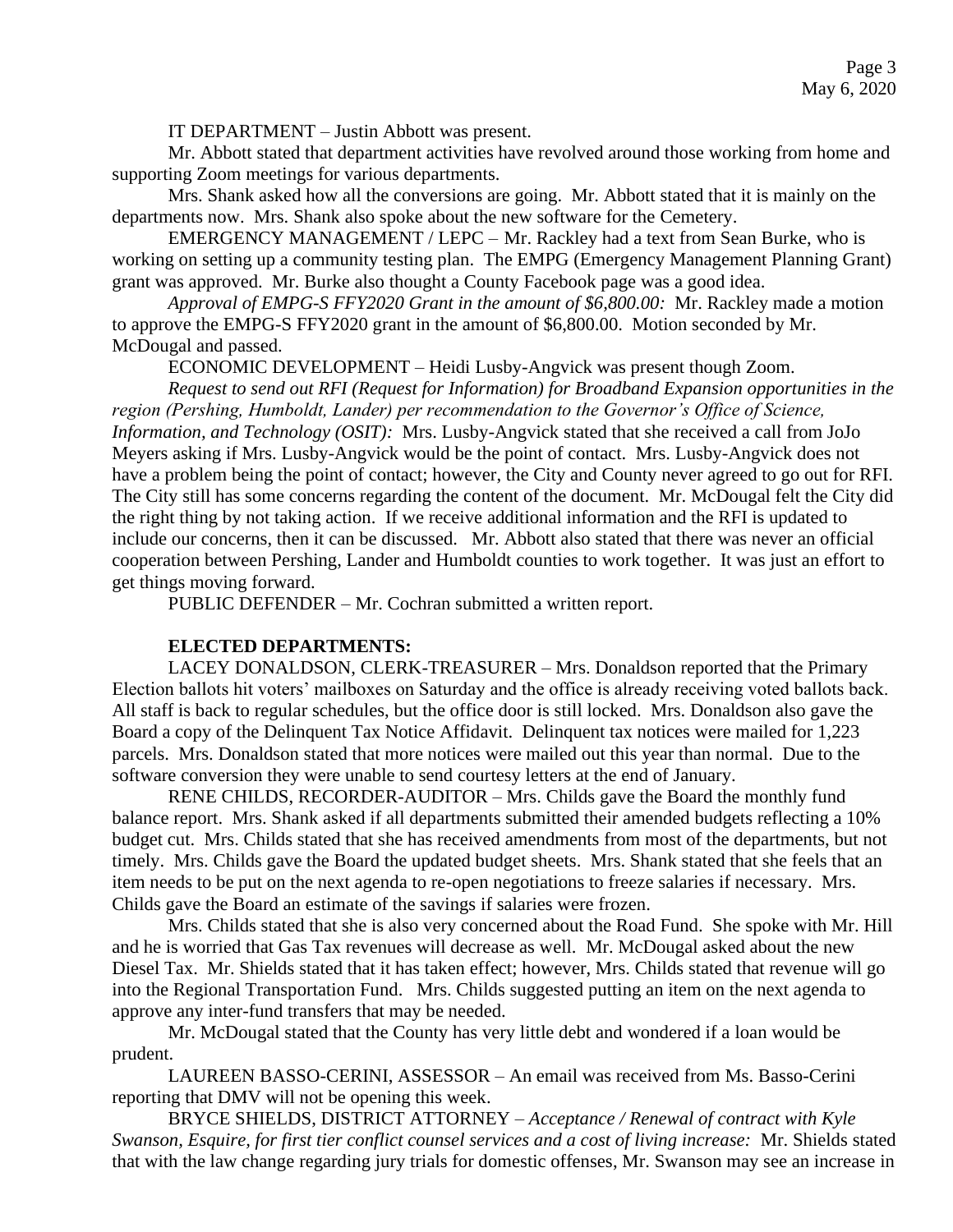caseload. Mr. Shields did speak to Mr. Swanson regarding the possibility of the County instituting a salary freeze. The increase could be retroactive if and when a salary freeze is lifted. Mr. McDougal stated that he doesn't want to approve any increase for this year.

The conversion of the case management software is going well. They are looking at going online next month.

JERRY ALLEN, SHERIFF – Sheriff Allen reported that they are having some issues finding disinfectant for the Jail as it is all backordered, but they did find a solution. There are currently eight inmates in the Jail, with one more on the way from Elko. Sheriff Allen stated that his current staffing level is down 20% due to employees being out for various reasons.

*Review of costs incurred for the 2020 Burning Man Event before event cancellation and approval to submit invoice for payment to Burning Man:* Sheriff Allen stated that he and Sgt. Carmichael have put in some hours, but since they hadn't built a budget yet he had planned to absorb that time into his budget. Mr. McDougal thought that the planning costs should be itemized, and a bill sent to Burning Man, whether they pay it or not.

Sheriff Allen stated that there could still be 1,000s of people out there even without an event. Mrs. Donaldson also mentioned that her office issues several fireworks permits for that time of year and would like some direction on approving or denying them. There was some discussion about asking the BLM to close the playa.

*Retirement of K9 Nelco due to medical incapacitation; Purchase of K9 Nelco by Erick Blondheim for the cost of \$1.00; Purchase of K9 Zeek to replace retired K9 Nelco in the amount of \$12,000.00:* Sheriff Allen stated that Nelco has been a great asset to the department in narcotic detection; however, she has developed some teeth issues, which has eliminated her reward system. We have had her for 4  $\frac{1}{2}$ , almost 5 years and she is approximately 8 years old.

Mrs. Shank asked if we have any other K9s. Deputy Thornhill also has a K9.

Mr. McDougal made a motion to approve the retirement of K9 Nelco and allowing the sale of her to Erick Blondheim for \$1.00. Motion seconded by Mr. Rackley and passed.

Sheriff Allen stated that Zeek is a Dutch Sheppard that was obtained last year at the training that was held. He will be used for narcotic detection and patrol. This purchase is budgeted in the Asset Forfeiture Fund. Mrs. Shank questioned a previous statement that Sgt. Blondheim had purchased the dog for \$9,000. Sheriff Allen explained that Zeek was matched with Sgt. Blondheim on a trial basis. The breeder has re-invoiced the purchase of Zeek to the County. If money changed hands between Sgt. Blondheim and the breeder, a refund has been given. The cost previously paid was a mis-statement.

Mr. Rackley made a motion to approve the purchase of K9 Zeek to replace the retired K9 Nelco in the amount of \$12,000.00. Motion seconded by Mr. McDougal and passed.

### **DISCUSSION REGARDING INSURANCE BENEFITS / PREMIUMS / ACCRUAL RATE FOR VACATION AND SICK LEAVE FOR ELECTED / NON-ELECTED PERSONNEL:**

Sheriff Allen had some questions regarding his personal insurance coverage due to the upcoming premium increases. He was told that elected officials follow the Pershing County Employee Association's (General Unit) contract. Sheriff Allen asked what the guiding document for that decision is, as there isn't an Ordinance and it isn't in the Personnel Rules.

Mrs. Childs spoke about the insurance premiums and the increase, noting that the Sheriff and Undersheriff have always been grouped with the General Unit regarding those benefits and coverage. Employees in the General Unit are budgeted at \$750. Mrs. Shank stated that this needs to be spelled out in the Personnel Rules.

Mr. Shields stated that this needs to be addressed by Ordinance, so more research will be done before a first reading.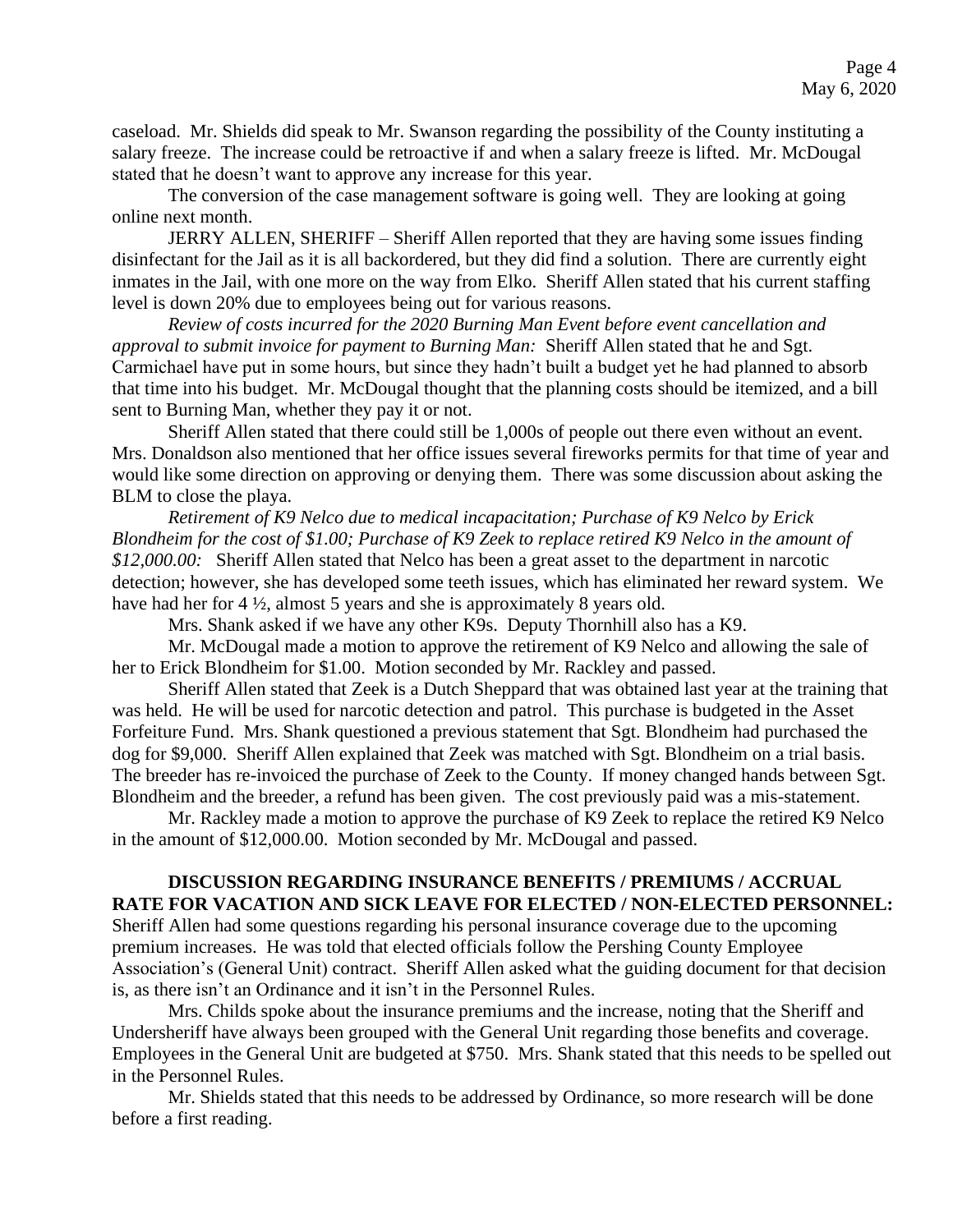**PROCLAMATIONS AND AWARDS:** FIVE YEARS OF SERVICE CERTIFICATE / PIN FOR BRUCE MEDEIROS – Mr. Rackley will present the pin and certificate to Mr. Medeiros. EMS WEEK, MAY 17-23, 2020 – Mr. McDougal made a motion proclaiming May 17-23, 2020 as Emergency Medical Services Week. Motion seconded by Mr. Rackley and passed. Mrs. Wesner noted that today is National Nurses' Day.

**DERBY FIELD AIRPORT:** APPROVAL OF GRANT APPLICATION FOR CARES FUNDING THROUGH THE FEDERAL AVIATION ADMINISTRATION IN THE AMOUNT OF \$20,000.00 – Mr. Rackley stated that the funding can be used for operational expenses, utility bills, or payment of debt services. Mr. Rackley stated that the funding could be used to reimburse the Road Department for work they have been doing. Mrs. Childs asked how critical the awarding agency will be regarding the documentation of the labor. Mr. Rackley spoke with them and they were fine with what he proposed.

Mr. McDougal made a motion to approve the submittal of a grant application for CARES Act funding through the Federal Aviation Administration in the amount of \$20,000.00. Motion seconded by Mr. Rackley and passed.

APPROVAL OF BID AWARD TO INSTALL TERMINAL AREA FENCING AND AUTOMATIC GATE – The bids were received by Armstrong Consultants. The bids received were as follows:

| <b>Custom Fence</b> | \$189,283.00 |
|---------------------|--------------|
| Tholl Fence Inc.    | \$304,322.60 |

Both bids are over the engineer's estimate; however, Armstrong did receive approval from the FAA to exceed that amount and are recommending the bid be awarded to Custom Fence.

Mr. McDougal made a motion to award the bid to install the terminal area fencing and automatic gate at Derby Field to Custom Fence in the amount of \$189,283.00. Motion seconded by Mr. Rackley and passed.

**PLANNING & BUILDING DEPARTMENT / IMLAY WATER:** Mr. Evans submitted a written report, which included the monthly financial reports.

**PERSHING COUNTY'S PRESENCE ON SOCIAL MEDIA, ESTABLISHING A FACEBOOK PAGE AND/OR OTHER MEANS OF PUBLIC COMMUNICATION:** Mrs. Shank stated that this had been discussed by the previous board, but we did not have an IT Department at that time. Mr. Abbott stated that in this day and age, it is necessary to have a social media presence, beyond emergency notifications. Mr. Abbott stated that he could get it set up, but doesn't have the time to come up with the content. Mrs. Shank stated that currently, if they have something to post it is sent to the

Frontier Community Coalition to post.

Mr. Rackley made a motion to move forward with establishing a Pershing County Facebook page. Motion seconded by Mr. McDougal and passed.

**ESTHER MC CULLOUGH, BLM DIRECTOR, WRITTEN UPDATE ON BUREAU OF LAND MANAGEMENT ACTIVITIES WITHIN PERSHING COUNTY:** Mrs. Shank stated that as soon as Ms. McCullough is able, she will come give a face-to-face update.

**LETTER TO BLM REGARDING CONCERNS OF PUBLIC ACCESS TO THE BLACK ROCK DESERT DURING 4TH OF JUPLAYA AND THE CANCELING OF THE 2020 BURNING MAN EVENT:** Mrs. Shank stated that she feels it is important for the Board to send a letter to the BLM asking them to close the playa and help with the enforcement of those people who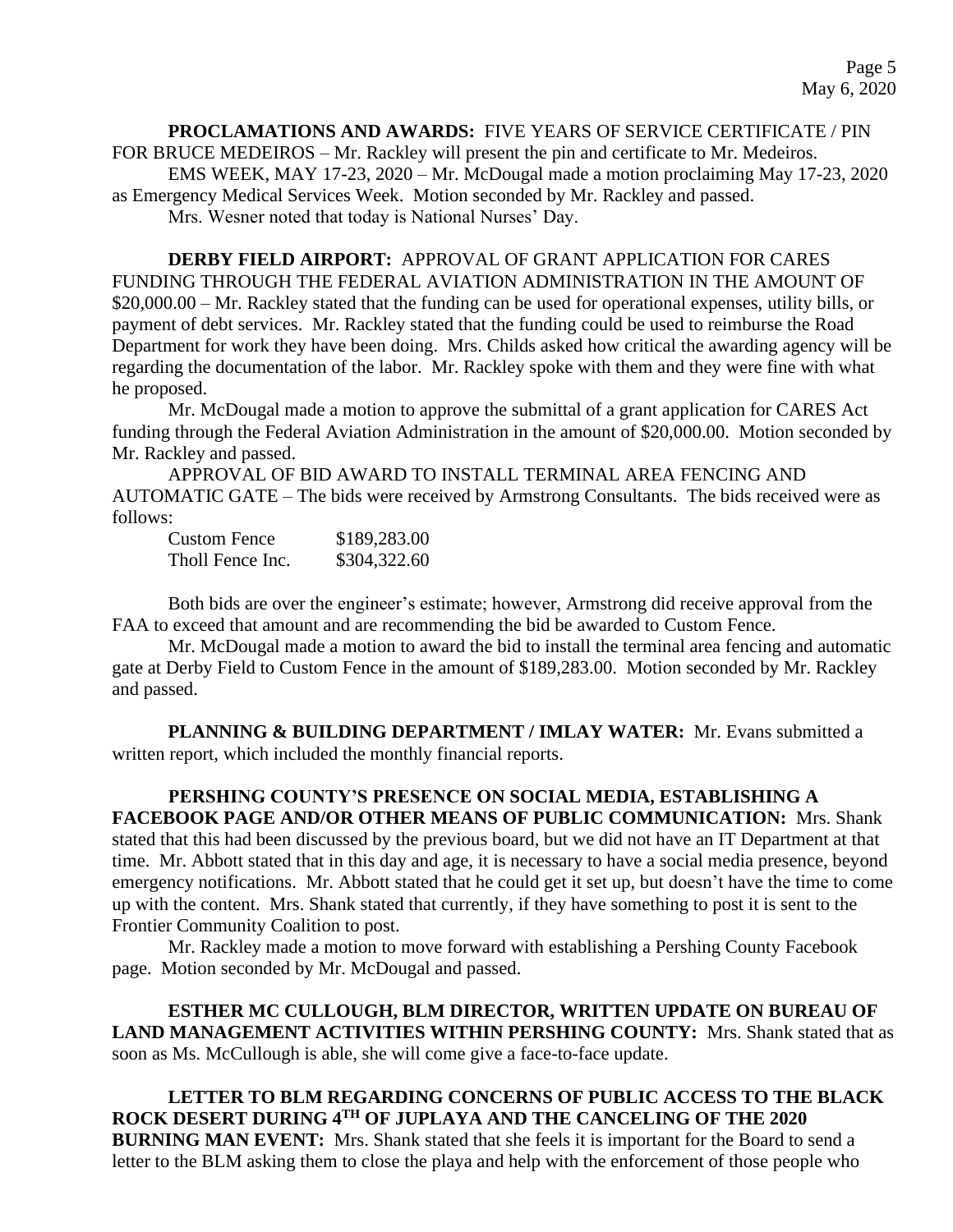may show up anyway. Mr. McDougal agreed, stating that we are asking them to help our Sheriff's Department.

Mr. McDougal made a motion to approve sending a letter to the Bureau of Land Management asking them to help support our Sheriff's Department by closing public access to the Black Rock Desert during 4<sup>th</sup> of Juplaya and during the time period of the canceled 2020 Burning Man event. Motion seconded by Mr. Rackley and passed.

### **DISCUSSION REGARDING PROPOSAL FROM THE NEVADA LANDS COUNCIL TO REPLACE THE INDIVIDUAL COUNTY LANDS BILLS, SUCH AS THE PERSHING COUNTY ECONOMIC AND CONSERVATION ACT, FOR A NEW LANDS BILL CREATED BY THE NEVADA LANDS COUNCIL:** All three commissioners spoke with Demar Dahl, Elko County Commissioner. The Nevada Lands Council has been working with Congressman Amodei and would like to propose a replacement Lands Bill. Mr. McDougal stated that this new bill would transfer all the land that was previously marked to be sold, to the various counties. It does not address the wilderness vs wilderness study areas issue. It was noted that this bill would also have buy-in support from Clark County, so 100% county support.

Mrs. Shank stated that if the land is transferred, we would solely be responsible for any wildland fires. She also asked Mr. Dahl what the likelihood of this passing was, and he said with the current legislature, it probably won't go anywhere.

Mr. Rackley was also concerned about PILT (Payment in lieu of Taxes) funding, which would decrease if land is transferred to the county.

Mr. Shields is concerned that it doesn't address the wilderness study areas. He is also concerned about PILT funding and the implications imposed by the county owning this property.

This item will be on the next agenda for further consideration.

Carl Clinger stated that he thinks this is a good bill.

### **FIRST READING OF A PROPOSED ORDINANCE REPEALING TRANSITIONAL INSURANCE PROVISIONS IN CHAPTER 2 OF THE PERSHING COUNTY CODE, WHICH HAS A TITLE; PURPOSE; DEFINITIONS; AND TERMS AND CONDITIONS; AND OTHER MATTERS RELATING THERETO:** Mrs. Wesner spoke about the adoption of this bill. Mrs. Childs stated that there are currently two employees receiving this benefit, with one coming off later this year.

Mrs. Shank asked if they could repeal the Ordinance and exempt those that are close to retirement. Mr. Shields stated that if it is repealed, it is repealed. It can be amended to add a sunset clause.

Mr. Shields will work with Mrs. Childs to determine a proper sunset date.

### **FIRST READING OF A PROPOSED ORDINANCE AMENDING CHAPTER 2.80, TITLE 2, OF THE PERSHING COUNTY CODE, CODIFYING THE SELECTION AND APPOINTMENT PROCESS OF FIRST TIER AND SUBSEQUESNT TIER INDIGENT DEFENSE CONFLICT COUNSEL AND OTHER MATTERS RELATED THERETO:** Mr. Shields spoke about the Public Defender's office and how Conflict Counsel is currently appointed. The Indigent Defense Commission is trying to change the way Conflict Counsel is appointed.

Mr. McDougal introduced Bill #340 and read it by title as follows:

AN ORDINANCE AMENDING CHAPTER 2.80, ENTITLED "COUNTY PUBLIC DEFENDER'S OFFICE", OF TITLE 2 OF THE PERSHING COUNTY CODE BY ADDING 2.80.110, FIRST CONFLICT COUNSEL; OTHER CONFLICT COUNSEL; 2.80.120, QUALIFICATIONS; REPRESENTATION OF INDIGENT PERSONS CHARGED WITH A PUBLIC OFFENSE; 2.80.130, COMPENSATION; INVESTIGATION AND EXPENSES; PRIVATE PRACTICE OF LAW; 2.80.140,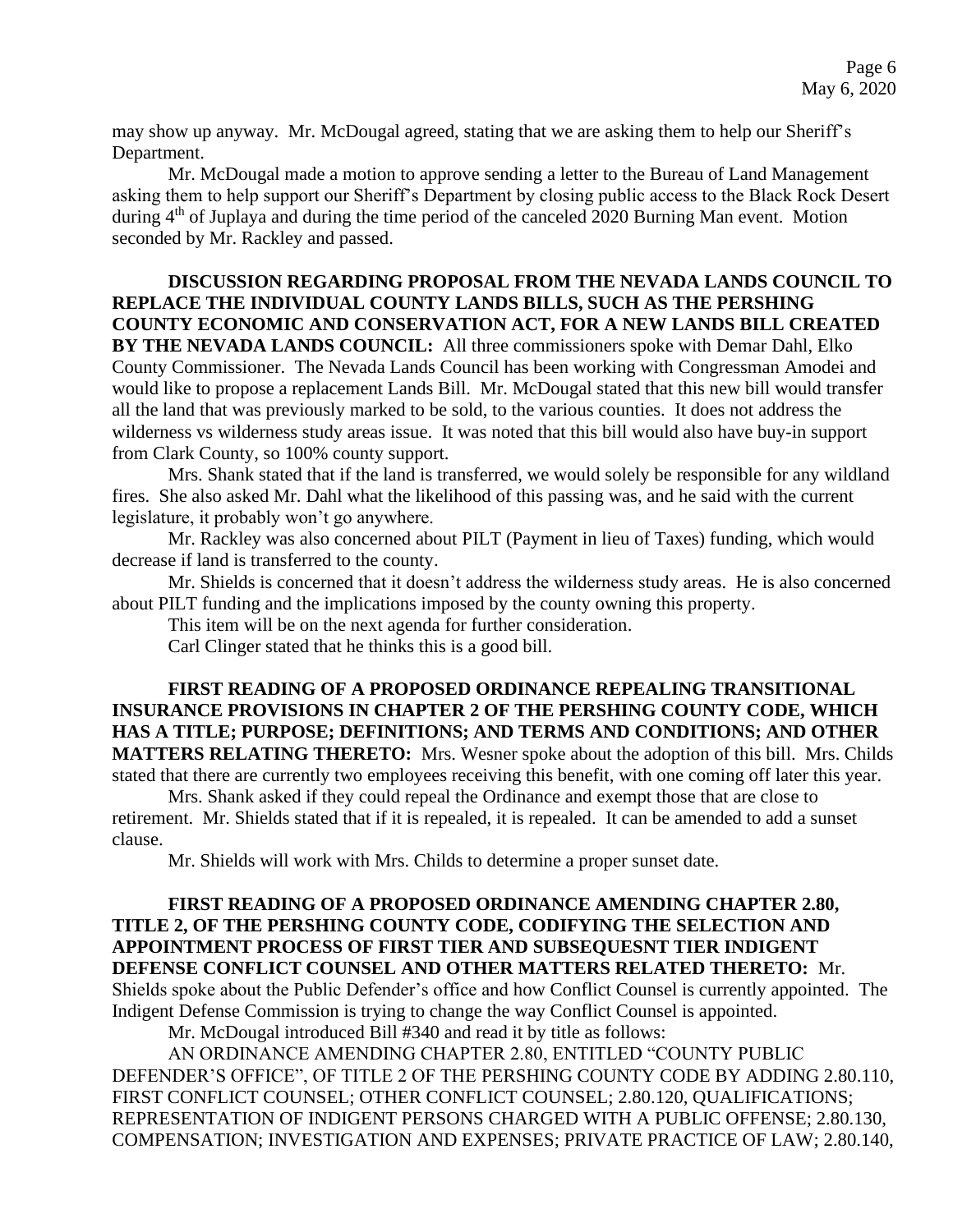INTERVIEW; REPRESENTATION OF INDIGENT PERSON; 2.80.150, ANNUAL REPORTS; CONTENTS, AND OTHER MATTERS PROPERLY RELATING THERETO.

**REPORT FROM ADMINISTRATIVE ASSISTANT:** Mrs. Wesner stated that she is still working on the updates to the Personnel Policies

**REPORT FROM LEGAL COUNSEL:** Mr. Shields stated that he has the easement documents for the Unionville Cemetery ready for Mrs. Shank to sign.

**ITEMS FOR FUTURE AGENDAS:** No additional items were discussed.

**UPDATE FROM EMERGENCY OPERATIONS AND RE-EVALUATION OF RESOLUTION 20-0302, DECLARATION OF EMERGENCY RELATING TO COVID-19 (CORONAVIRUS); POSSIBLE CHANGES TO COUNTY COMMISSION MEETING DATES; DISCUSSION REGARDING ECONOMIC RECOVERY FOR PERSHING COUNTY; ATTRITION POLICY AND LIFTING RESTRICTIONS; DISCUSSION REGARDING IMPACT TO THE PERSHING COUNTY BUDGET FOR FY2020-21:** Mrs. Shank reported that a letter was sent to Governor Sisolak regarding Pershing County's readiness for Phase I. We have not received a response. Mr. McDougal stated that he feels we have far exceeded the criteria for Phase I reopening and should proceed. Mr. McDougal asked if the Governor has legal authority to declare a Declaration of Emergency and shut businesses down. Mr. Shields stated that the Governor has authority under the US Constitution as well as Nevada Revised Statutes. Mr. Shields stated that the Board needs to consider what the benefit of defying an order of the Governor is and what the potential consequences of doing so are.

The Board addressed this issue further after the discussion regarding the Rye Patch project. The Board considered whether or not the refrigerated unit was still needed. Mr. McDougal thought we should keep it through the end of May. Mr. Rackley agreed and felt Mr. Burke could make a recommendation if it is needed longer.

Dixie McKay asked if there is a proposed date for re-opening the Community Center. Currently there is no proposed date.

Mrs. Shank also stated that a film crew has requested filming at the Museum and she didn't think that would be a problem.

### **BID AWARD FOR THE RYE PATCH FIREHOUSE EXPANSION PROJECT:** Mr.

Rackley stated that two projects were put out to bid, the remodel of the inside of the firehouse and the expansion of the building. Three bids were received for each project. The County has already spent \$4,500 to purchase the adjoining land. The prep work done by the Road Department is approximately \$18,000. There are also outstanding invoices for the survey and reversion to acreage done by Desert Mountain Survey and for Granite Propane to remove and replace the propane tank.

Mr. McDougal stated that due to the state of uncertainty with our budget this year, we should postpone awarding these two projects. Mr. Rackley would like to postpone the project, not cancel it.

Mr. McDougal made a motion to postpone the Rye Patch Firehouse Expansion and Remodel Project indefinitely. Motion seconded by Mr. Rackley.

Mr. Shields stated that the bids are only good for 60 days. If the Board anticipates moving forward within those 60 days, the bid could be awarded pending financial review. The other option is to hold off and re-bid the project when appropriate. Mr. Shields also had some concerns as two of the bids were sent electronically, which is not acceptable. It was also noted that two of the contractors have already called and were told we were suspending all capital projects indefinitely.

Motion to postpone the project carried.